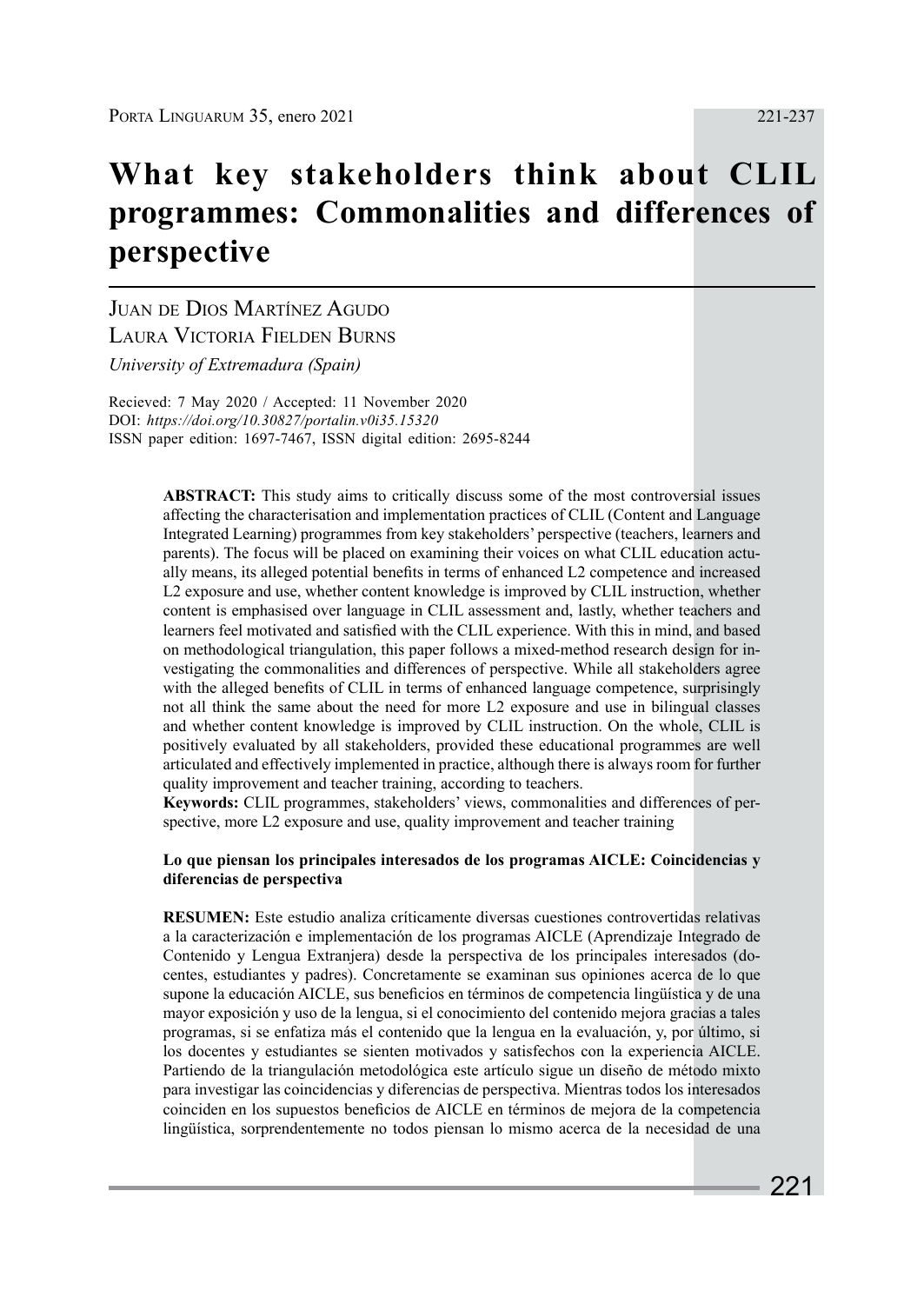mayor exposición y uso de la lengua y de si el conocimiento del contenido mejora con AICLE. En general, se valora positivamente la educación AICLE, si tales programas están bien articulados y se implementan eficazmente en la práctica, aunque siempre hay margen para mejoras de calidad y formación del profesorado según los profesores.

Palabras clave: programas AICLE, opiniones de los interesados, coincidencias y diferencias de perspectiva, mayor exposición y uso de la lengua meta, mejora de la calidad y formación del profesorado

# **1. Introduction**

Leaving aside all the initial *celebratory rhetoric* (Paran, 2013) or *unbridled enthusiasm* (Pérez-Cañado, 2016a) from the mid-1990s the CLIL approach has generously been viewed as a near panacea, 'THE' so-called current solution or effective alternative to traditional language education in the  $21^{st}$  century (Bruton, 2013). The purported positive effects or benefits (and of course also the possible limitations or shortcomings (Bruton, 2015)) of CLIL need to be critically reviewed as well as empirically confirmed (Cenoz et al., 2014; Lasagabaster & Doiz, 2017). It is a fact that CLIL programmes initially emerged in response to the need to overcome the communicative limitations of traditional language education, obsessively focused on grammatical correctness, or as Dalton-Puffer (2011, p.185) reminds us "CLIL is the way to transcend the perceived weaknesses of traditional foreign language teaching". Such discontent or dissatisfaction with the target language results as well as somewhat benevolent readings and interpretations of the research evidence and literature (Bruton, 2015) have undoubtedly contributed to fuel the overestimated benefits and unrealistic expectations of CLIL education (Dallinger et al., 2016; Harrop, 2012; Pladevall-Ballester, 2015). The widespread acceptance and perceived success of CLIL programmes across the world have been such that, as Hüttner et al. (2013, p.267) put it, "the enthusiasm with which this innovation is implemented by stakeholders and 'made a success' is not fully understood". In fact, its amazing spread "has surprised even its most ardent advocates" (Maljers et al., 2007, p.7). The blind acceptance of CLIL from its onset, without the apparent need or desire for scientific evidence supporting its alleged benefits and revealing its possible limitations, is disturbing. In this respect, Harrop (2012, p.68) warned us that "The risk of implementing CLIL under the weight of unrealistic expectations and without specifically addressing its emerging shortcomings is one that we cannot afford to run". Hence, as Dalton-Puffer (2011, p.185) justifiably put it, "Research is therefore called upon to verify in how far CLIL can fulfil these and other expectations", although perhaps it would be much better to question "what assumptions lie behind such expectations" (p. 193). With this backdrop in mind, P*érez-Cañado (2016a)* concluded that CLIL research has witnessed a metaphorical pendulum effect by moving from a time of celebratory euphoria with numerous advocates praising the virtues of this innovative educational approach (Coyle et al., 2010; Marsh, 2002) towards a more critical and pessimistic perspective on its feasibility with some detractors or sceptics (Bruton, 2015; Paran, 2013). Indeed, certain critical voices have recently emerged on the scene, calling into question some of the problematic issues of CLIL programmes in terms of characterisation, implementation, and research (Bruton, 2015; Paran, 2013; Pérez-Cañado, 2016a). For example, Paran (2013) reminded us that not all the benefits attributed to CLIL are supported by CLIL research. Despite the overwhelming evidence supporting the potential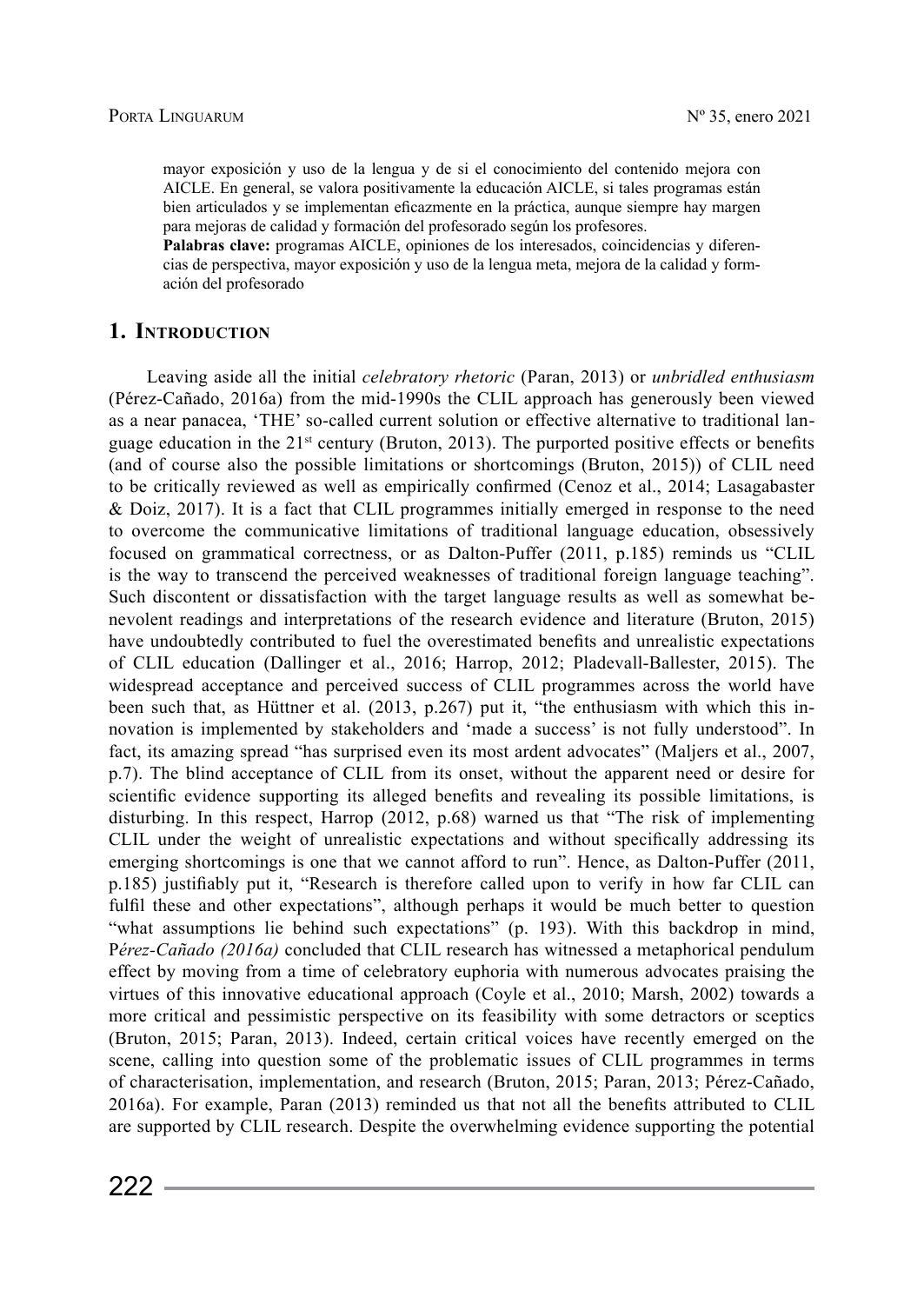benefits of CLIL programmes as a result of the continued exposure to L2 input (Dalton-Puffer, 2008), conflicting evidence has also emerged quite recently, contrary to most expectations and to what has been reported in the CLIL literature. This gloomier forecast indicates that CLIL's positive effects are limited without statistical significance, which might confirm the assumption made by Bruton (2015, p.122): "the two-in-one seems illusory in CLIL classes". In relation to this, Fernández-Sanjurjo et al. (2017, p.10) have dared to suggest that CLIL education might not be rendering expected results in content learning and, accordingly, "the integration of content and language is not being fully achieved". Given that the possible limitations and shortcomings of CLIL have scarcely been subject to criticism, more discerning voices would certainly be desirable to deepen the understanding of the complexities of CLIL programmes. On the prevailing and unjustified tendency to positively speculate and overemphasise the potential benefits of CLIL, Bruton (2015, p.120) suggested the need for "more attention to detail in the whole picture". With this in mind, this study aims to shed more light on the perceived effectiveness of the current implementation practices of CLIL programmes by investigating the commonalities and differences of perspective from main stakeholders (teachers, learners and parents).

# **1.1. What is meant by CLIL? The diversity of CLIL realities can no longer be seen as an excuse**

Efforts have certainly been made to explain what CLIL is not rather than what it is, since this educational approach still remains elusively unspecified (Cenoz et al., 2014). Given the different conceptualisations of CLIL (as for example "a foreign language enrichment measure packaged into content teaching" Dalton-Puffer, 2011, p.184), Coyle (2008, p.101) pointed out that "there is a lack of cohesion around CLIL pedagogies. There is neither one CLIL approach nor one theory of CLIL". Before entering into heated discussions as to what CLIL actually entails, how it really works, to what extent the rather idealised integration is fully achieved in praxis and under what instructional conditions, one key point should be highlighted. The variability of CLIL learning outcomes is usually justified on the basis of the frequently invoked argument of the diversity of CLIL programme formats and practices across Europe, as indicated by Cenoz et al. (2014). In fact, Dalton-Puffer (2019) made it clear that the current diversity of CLIL realities or experiences today is mainly reflected when looking at research results. To a certain extent, the justification of such diversity viewed in terms of contextually-dependent variations of CLIL might, as correctly suggested by Bruton (2015, p.126), "sound more like excuses for not adopting clear CLIL practices, partly because they remain elusively unspecified (Cenoz et al., 2014)". Having said that, there is much about the diversity of CLIL programmes in terms of implementation processes and practices (namely, quantity and quality of input/exposure to the target language, among other issues) that still lacks clarity. Far more important is to understand what CLIL in fact entails and how it is supposed to work. Many of the hasty interpretations and generalised conclusions drawn on the empirical evidence collected so far in the CLIL research agenda might be questionable by overlooking the issue of diversity. Indeed, similar contextual conditions have not been sufficiently controlled for in CLIL research since a large number of the CLIL settings examined have been investigated under somewhat contrived circumstances.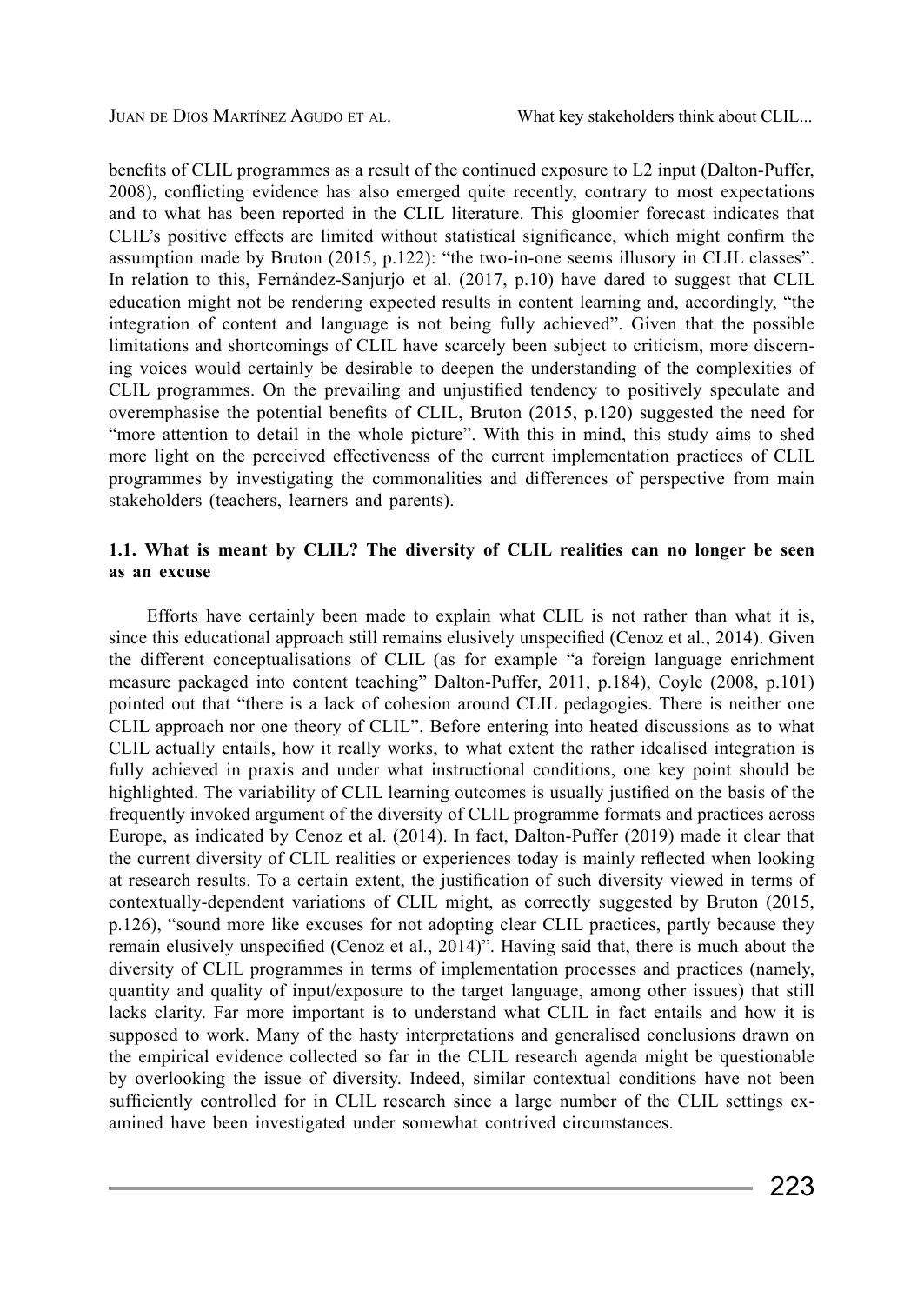## **1.2. The main pretext for CLIL: An increased exposure to L2 input?**

One of the most controversial issues in SLA research has been the hotly debated question of the role of L1 in L2 classrooms. In fact, the traditional prescriptive monolingual approach (L2-only input) has been challenged by the relatively recent bilingual approach (L1 can function as a cognitive tool or valuable learning resource) (Macaro, 2009; Storch & Aldosari, 2010; Swain & Lapkin, 2000). Perhaps the main controversy lies in the overuse of the L1 through common practices such as code-switching and translanguaging. On the controversial issue of L1 use in CLIL classes, which is practically non-existent in the CLIL research agenda (Lasagabaster, 2013; Lo, 2015; Méndez & Pavón, 2012; Zanoni, 2016), it has been concluded that "Some voices consider that the L1 only has a support function for explanation and its use should be minimised, whereas other voices state that the L1 has a learning function, as it can help to build up students' lexicon and to foster their metalinguistic awareness" (Lasagabaster, 2013, p.1). Put simply, L1 use should be viewed as a helpful learning support or scaffolding to check understanding and facilitate the learning process in CLIL classes (Méndez & Pavón, 2012). In this regard, Lasagabaster (2013, p.17) argued that

the use of the first language, if judicious, can serve to scaffold language and content learning in CLIL contexts, as long as learning is maintained primarily through the L2. (…) More research is needed on how the L1 can be used/is being used in CLIL contexts to maximize L2 language and content learning (…) that should lead teachers to become aware of their code-switching and translanguaging practices and to reflect on the reasons for their choices.

From an extensive reading of the SLA literature one may come to the conclusion that comprehensible input and output constitute, in general, essential conditions for L2 learning. Besides the fact that both L1 and L2 are in direct and constant contact in CLIL classes, one of the most frequently given arguments, if not the most important, in favour of CLIL instruction is the provision of an increased L2 exposure and communicative practice or interaction (Hüttner et al., 2013), but also the emphasis on language learning through language use. Despite being perhaps an excessively simplistic and restrictive vision of bilingual education, and before looking more closely at whether the target language is used either extensively or minimally in CLIL classes (Pladevall-Ballester & Vallbona, 2016), increased language exposure is what likely makes CLIL so attractive today in current L2 pedagogy. On the whole, the importance of quantity and quality of input received is such that Cenoz et al. (2014, p.257) even dared to suggest that "Perhaps the same number of hours of direct language instruction would be as effective or more effective without a CLIL approach", which we could not agree more with. In the same direction, Bruton (2015, p.124) also made clear that "any positive benefits in the FL for the CLIL students might be attributable to the quality or level of the instruction in the EFL classes, rather than the exposure to the FL of the CLIL content teachers, who are often less proficient in the FL", which may lead us to conclude that the expected positive language outcomes cannot be explained only by CLIL. Beyond invoking relevant L2 acquisition theories (namely, the Input, Interaction and Output Hypotheses), perhaps we should examine the quality of L2 exposure offered by CLIL teachers.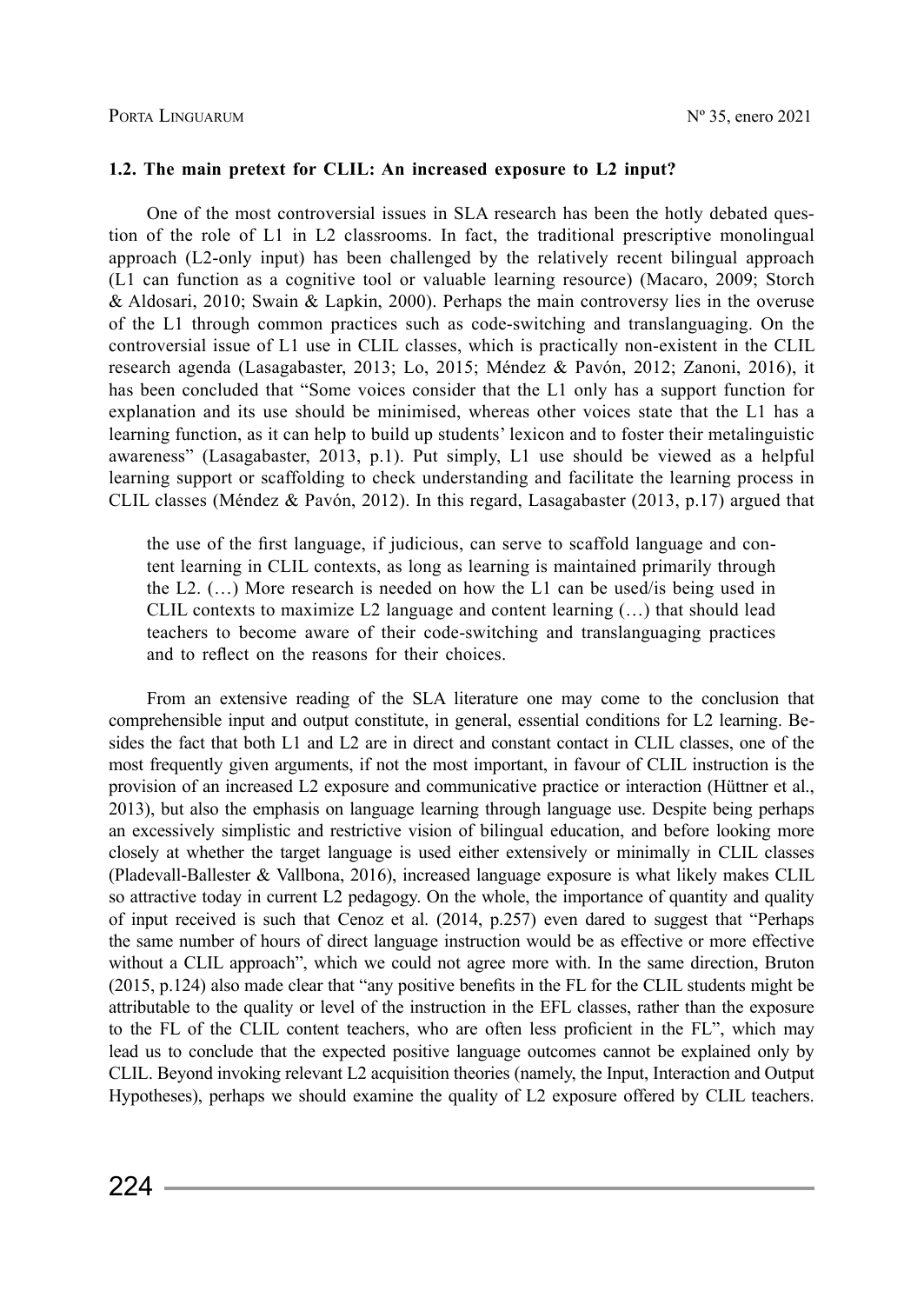## **1.3. Killing two birds with one stone? Is content knowledge affected by CLIL? Assessing only content in CLIL assessment?**

Although the content feature is 'really the mainstay of the CLIL marketing enterprise' (Bruton, 2015, p.123), Bruton (2015) reminded us that "the purpose behind the adoption of CLIL is usually FL-driven, typically to achieve more FL exposure, even though the actual selection and sequencing of the subject matter in the CLIL class is content-driven" (p. 120). Put simply, the principle motive behind a school's choosing to do CLIL is the need for an improved L2 competence which becomes the main incentive for parents to enrol their children in a bilingual programme. In the same vein, Hüttner et al. (2013, p.270) claimed that "language-learning goals are the defining feature of CLIL in EU policy papers". Notwithstanding, what has been invoked as the most distinguishing feature of CLIL is certainly its dual-focused nature that is assumed to give equal attention to both language and content learning (Mehisto et al., 2008), even though such idealised integration, which has been understood in different ways (Cenoz et al., 2014), seems to be far from being successfully implemented in practice since CLIL is mainly content-driven (Coyle et al., 2010). Perhaps CLIL programmes are not currently rendering the expected results since, as Cenoz et al. (2014, p.244) argued, "research conducted in actual CLIL classrooms shows that it is difficult to achieve a strict balance of language and content", a finding Nikula et al. (2016) also highlighted. Recent critical voices have also questioned this idealised integration by concluding that CLIL might not be yielding expected results in content learning (Fernández-Sanjurjo et al., 2017). This is despite the fact that the aforementioned duality of content and language lies at the heart of CLIL. Consequently, further research is clearly needed to understand how content and language are best learnt in integration (Cenoz et al., 2014; Nikula et al., 2016).

Learning content subjects through a target language requires a greater cognitive processing effort, which means that a number of students find their CLIL programmes difficult (Broca, 2016). In this respect, Mehisto et al. (2008, p.20) acknowledged that although "Common sense seems to say that students studying in a second language cannot possibly learn the same amount of content as students studying in their first language", actually they do. In order to address such challenges, Bruton (2015) also warned us that excessive scaffolding or support might contribute to the simplification of the content subject knowledge. It may even be that the content component of the equation is not being fully achieved in practice, as suggested by Fernández-Sanjurjo et al. (2017). Such opposing views become evident in the following thought-provoking claims made by Dalton-Puffer (2011, p.188-189):

It is a common concern of educators and parents how being taught in the foreign language will affect learners' knowledge, skills, and understanding of the subject. Because the medium of learning is less perfectly known than the L1, it is feared that this will lead to reduced subject competence as a result of either imperfect understanding or the fact that teachers preempt this problem and simplify content (…) How is it possible that learners can produce equally good results even if they studied the content in an imperfectly known language?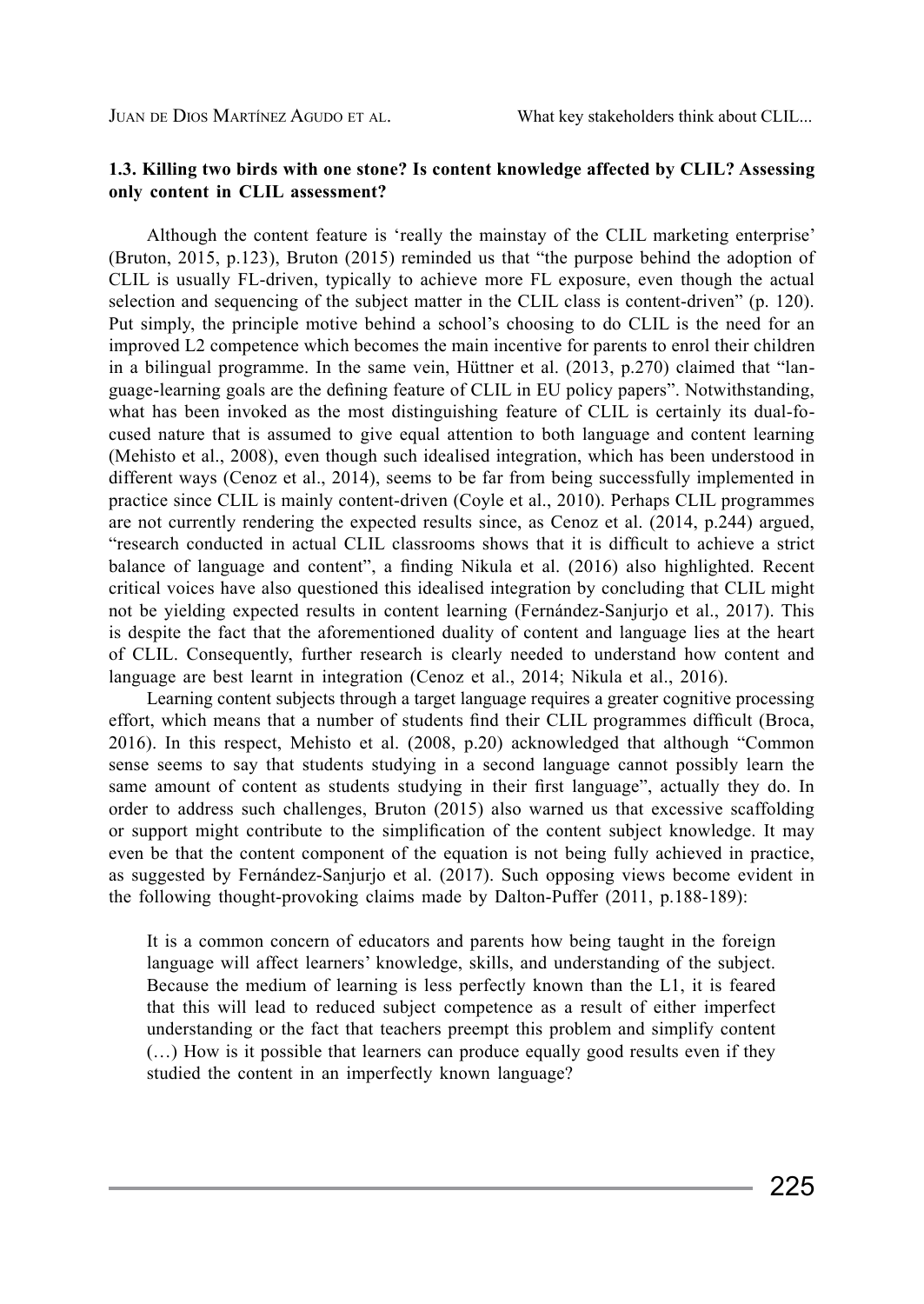All in all, one might conclude that there is no compelling reason to believe that learning academic content through a less perfectly known language than their native language produces better results.

Assessment often generates a great deal of uncertainty among CLIL teachers (Coyle et al., 2010). As Otto and Estrada (2019) put it, the way assessment is conducted becomes one of the most controversial issues in the CLIL literature, particularly in terms of how teachers deal with the integration of content and language and which methods and tools are best suited when assessing students' learning outcomes, among other aspects. As a result of the current diversity of CLIL models, the lack of a standardised CLIL roadmap (Cenoz et al., 2014) as well as the absence of established assessment criteria, Otto and Estrada (2019) highlighted a significant disparity among the CLIL assessment practices and processes. Given the dual-focused nature of CLIL which might somehow suggest the existence of two assessment processes involved, the crux of the matter is if CLIL teachers must only assess the content, or the language, or both. Faced with this dilemma, CLIL teachers should always bear in mind content first as the primary goal, then language competence, as laid out in curricular regulations imposed by education authorities. Additionally, content teachers are not usually prepared to face language-related issues since they are specialists in the content areas but less proficient in the target language. On the basis that "the content should always be the dominant element in terms of objectives" (Coyle et al., 2010, p.115), the emphasis would then be on content knowledge over language competence in CLIL assessment. Additionally, content teachers need to ensure that CLIL learners acquire similar levels in content competence so that they do not fall behind their mainstream counterparts, which cannot be allowed to happen.

#### **1.4. Another reason for CLIL: CLIL helps to foster motivation**

Numerous voices have stressed the affective potential of CLIL education by fostering learners' motivation and positive attitudes towards language learning (Coyle et al., 2010; Dalton-Puffer, 2011; Doiz et al., 2014; Marsh, 2000; Seikkula-Leino, 2007; Thompson & Sylvén, 2019). In particular, Marsh (2000, p.10) claimed that CLIL programmes can "nurture a *feel good* and *can do* attitude towards language learning in general". In relation to this, Doiz et al. (2014) reminded us that one of the main reasons put forward by the advocates of CLIL is that learners feel more motivated as a result of their participation in bilingual programmes. In the same vein, Thompson and Sylvén (2019, p.76) stated that "One of the benefits commonly attributed to CLIL is that it increases learner motivation". All in all, most studies conducted to date in Europe have confirmed a positive relationship between CLIL and motivation, focusing predominantly on the motivational effect of CLIL programmes on language attainment (Doiz et al., 2014; Möller, 2018; Seikkula-Leino, 2007; Thompson & Sylvén, 2019). Conversely, the affective sphere may also be negatively affected by CLIL education (Doiz et al., 2014), as conflicting findings in the research literature have pointed to, contrary to most expectations (Heras & Lasagabaster, 2015; Möller, 2018; Otwinowska & Foryś, 2017).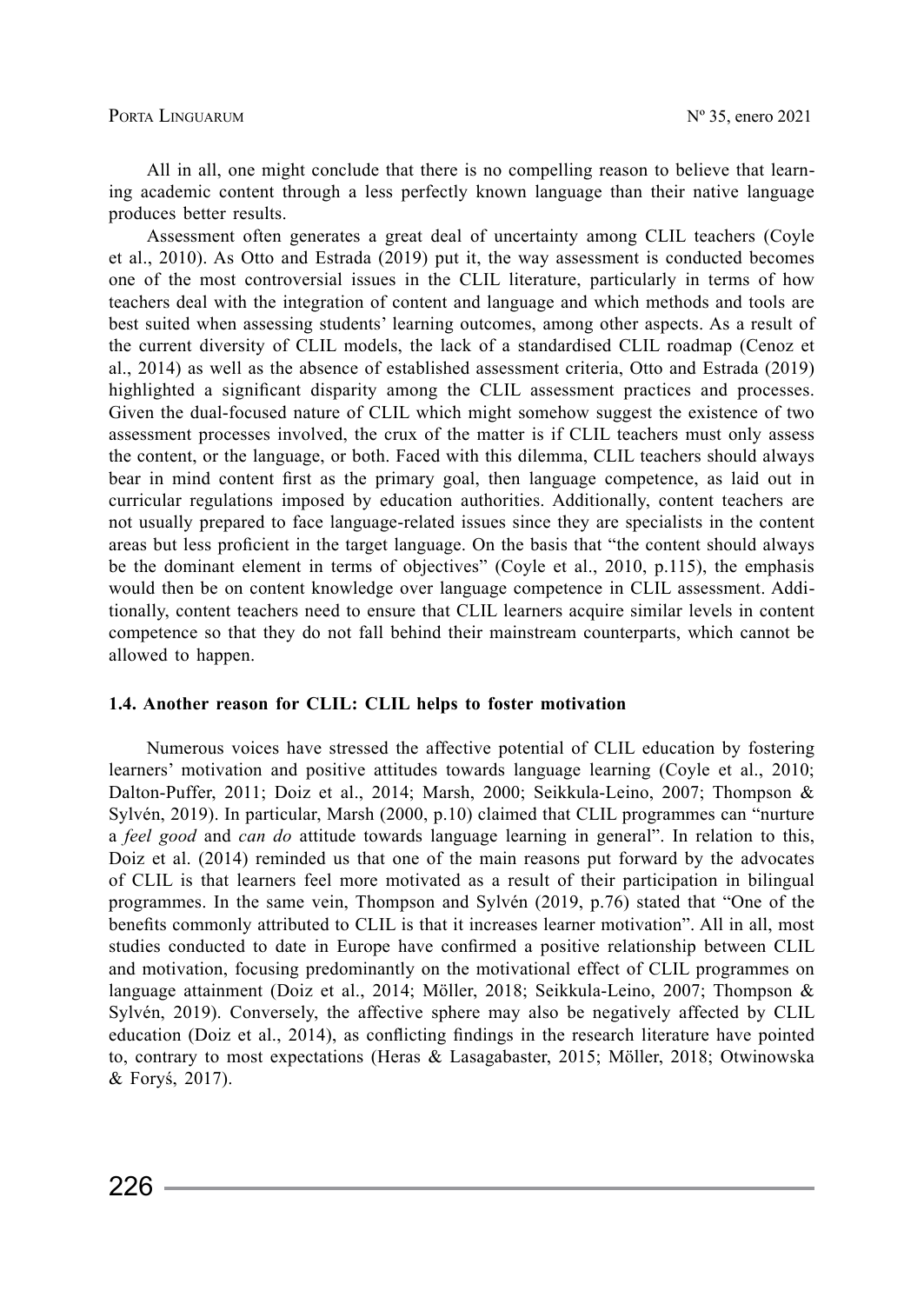# **2. Research Questions**

Based on key stakeholders' beliefs about the characterisation and implementation practices of current CLIL programmes (Massler, 2012; Pladevall-Ballester, 2015; Van Kampen et al., 2018), the following research questions guided this mixed-method study:

- RQ1: Do teachers and parents involved in bilingual programmes think that they know what the CLIL approach entails?
- RQ2: Do all stakeholders think that CLIL enhances L2 competence?
- RQ3: Do teachers and learners believe that CLIL leads to increased L2 exposure and use?
- RQ4: Is content knowledge improved by CLIL education in the view of all stakeholders?
- RQ5: Is content learning emphasised over language competence in CLIL assessment according to all stakeholders?
- RQ6: Do teachers and learners feel motivated and satisfied with the CLIL experience?

# 3. METHOD

This investigation is framed within a broader research project  $(MONCLIL<sup>1</sup> - Content$ and Language Integrated Learning in Monolingual Contexts) focusing on a three-year longitudinal large-scale evaluation of CLIL programmes conducted in those Spanish monolingual communities with the least tradition in bilingual education (Andalusia, Extremadura, and the Canary Islands).

Since quantitative studies abound in the current CLIL research agenda, a two-pronged research design (combining both quantitative and qualitative paradigms) has been followed in this paper. Based on methodological triangulation, data have been collected from the main stakeholders involved in CLIL programmes (teachers, learners and parents) and through multiple data-gathering procedures such as closed-ended opinion questionnaires, in-depth interviews with teachers and learners covering a range of issues related to teachers' professional preparation and learners' language and content competence, as well as CLIL classroom observation.

# **3.1. Context and participants**

The present investigation, which forms part of a large-scale evaluation of CLIL programmes in monolingual areas of Spain, was undertaken within the monolingual region of Extremadura, which is situated in the south-west of Spain on the border with Portugal. This Spanish autonomous community was chosen because it has very little tradition of bilingual education (from 2004 onwards). English is the most frequently chosen foreign language both in primary and secondary education. It is a fact that in some CLIL classes the foreign language is used extensively while in others minimally, which mainly depends on content teachers' language proficiency and the complexity of subject contents taught at schools, among other reasons.

<sup>1</sup> For further information visit the website: https://www.monclil.com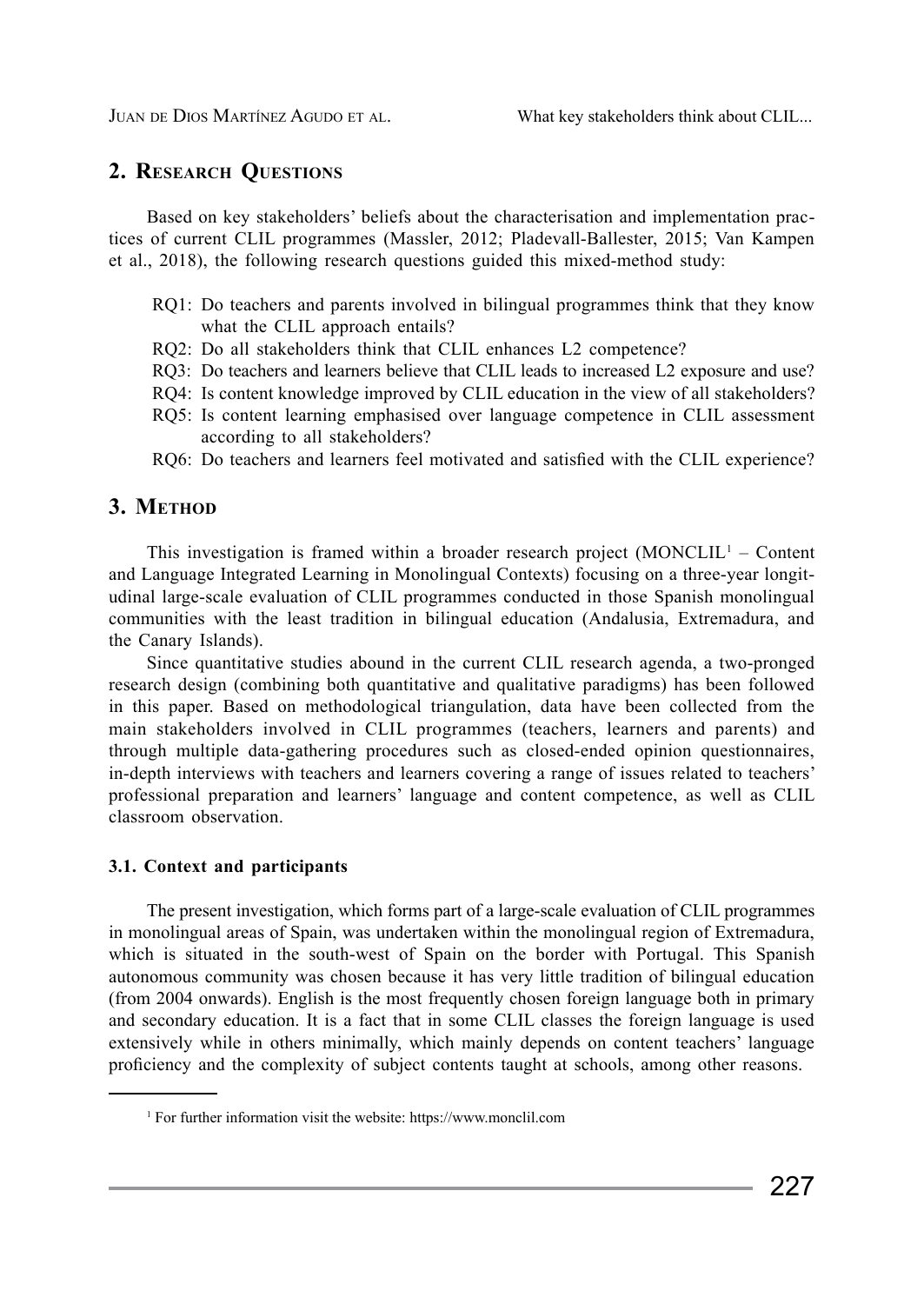Regarding the sample under control in this investigation, it is worth noting that the participating stakeholders come from 8 public bilingual schools from both primary  $(n=5)$ schools) and secondary (n=3 schools) education, located in both urban and rural areas. The sampling process followed was that of probability sampling (random selection). Out of a broader sample, those schools which subsequently revealed the greatest homogeneity in terms of verbal intelligence, motivation and English level were selected as the final cohort for the study. Concrete details of the sample under scrutiny are displayed in Table 1.

| CLIL learners                      | n             | Mean age     | CLIL experience |  |  |  |  |
|------------------------------------|---------------|--------------|-----------------|--|--|--|--|
| Primary education (6th grade)      | 82 (52.5%)    | $11.4$ years | 3.2 years       |  |  |  |  |
| Secondary education (4th grade)    | 74 (47.4%)    | $15.6$ years | 5.9 years       |  |  |  |  |
| Total                              | 156 (100.0%)  |              |                 |  |  |  |  |
| CLIL teachers (*3 native speakers) | n             | Mean age     | CLIL experience |  |  |  |  |
| Primary education (6th grade)      | $11(52.3\%)$  | 35.7 years   | 2.8 years       |  |  |  |  |
| Secondary education (4th grade)    | $10(47.6\%)$  | $46.5$ year  | 6.9 years       |  |  |  |  |
| Total                              | $21(100.0\%)$ |              |                 |  |  |  |  |
| CLIL learners' parents             | n             | Mean age     | CLIL experience |  |  |  |  |
| Primary education (6th grade)      | 40 $(57.1\%)$ | 43.1 years   |                 |  |  |  |  |
| Secondary education (4th grade)    | $30(42.8\%)$  | 45.1 years   |                 |  |  |  |  |

## *Table 1. The research sample*

#### **3.2. Data collection instrument and procedure**

The data gathered in this study were collected through multiple sources (teachers, learners and parents) and data-gathering tools, including Likert-scale opinion questionnaires, semi-structured group interviews with both CLIL teachers and learners, and direct observation of several CLIL lessons. All the *schools agreed to participate in the study and, accordingly, signed the informed consent form.*

Three sets of questionnaires (one for each of the cohorts) have been administered (see Pérez-Cañado, 2016b for a detailed account of the design and validation of the questionnaires). The 1-4 Likert-scale surveys (strongly disagree to strongly agree, the neutral position was excluded from the questionnaires to avoid the central tendency error) included a number of closed response items (please see Pérez-Cañado, 2016b), which were organised into seven thematic blocks: (1) students' use and competence in English; (2) methodology; (3) materials and resources, (4) evaluation; (5) teacher training; (6) mobility; and finally (7) learners' improvement and motivation towards English (coordination and organisation for the teacher questionnaire). Practically the same aspects are addressed in the teacher, learner and parent survey (60, 49, and 40 items, respectively).

 $228 =$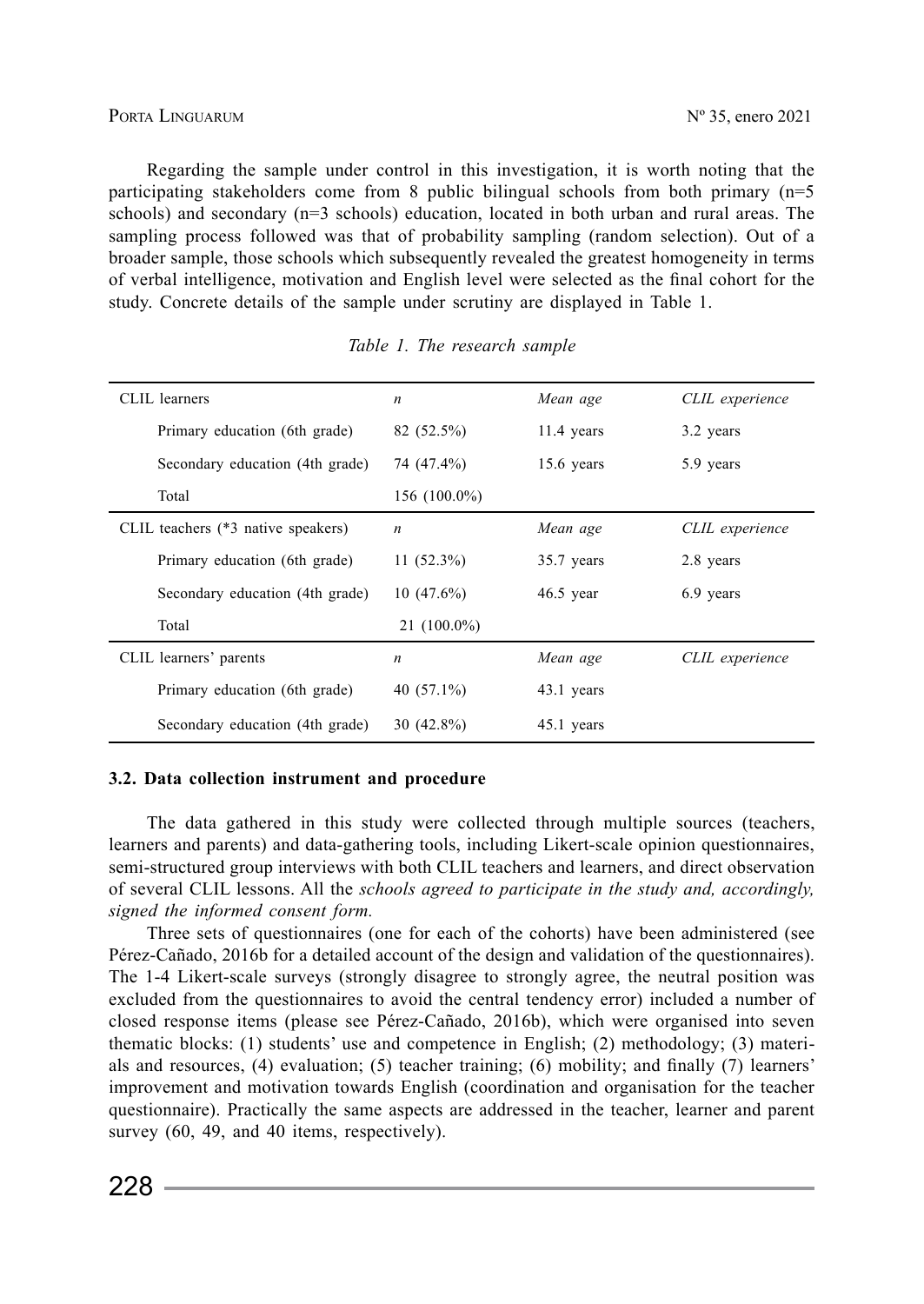Juan de Dios Martínez Agudo et al. What key stakeholders think about CLIL...

The questionnaires were administered by the researchers as teacher educators, who explained in Spanish through clear and simple instructions the overall purpose and potential usefulness of the survey. Specifically, various closed-response questionnaires (one for each cohort: teachers, learners, and parents), which included both demographic questions and opinion questions, were designed and validated in Spanish and in English. For the validation of the questionnaires, a double-fold pilot procedure was conducted, which comprised a first stage in which a group of experts provided their feedback on the tool designed, providing valuable comments and suggestions (reorganisation and rewording of items, elimination of certain items due to overlapping of questions, correction of typological errors…). Subsequently, a second pilot phase with a representative sample of nearly 300 subjects (students, teachers, and parents with identical traits as the target respondents) allowed us to further refine the wording of the various items of the opinion questionnaires, and hence avoid ambiguities, confusion and redundancies. In order to guarantee internal consistency and reliability of the surveys, the Cronbach alpha coefficients were calculated for the student, teacher and parent questionnaires (0.940, 0.931, and 0.895, respectively) (see Pérez-Cañado, 2016b). The data collected from the questionnaires have been statistically analysed using the SPSS programme in its 21.0 version.

Qualitative research generally strengthens empirical findings by helping to interpret the statistically obtained data. In particular, as Cohen et al. (2007) put it, interviews provide researchers with in-depth information and might act as a complementary research instrument for gathering relevant quality data. For the purposes of this study, twelve semi-structured interviews (six with 3 teacher groups and another six with 10 learner groups) were undertaken in six schools (4 primary and 2 secondary) with randomly selected participants from the total sample under the supervision of the researchers, whose results were verified and triangulated with the data obtained from the surveys. The topics discussed in the face-to-face and in-depth interviews were sharply focused on the issues raised in the literature review and, accordingly, helped us to answer the research questions formulated in this study. These twelve 30-minute interviews containing predetermined questions were recorded with prior consent from the interviewees. In addition, four 50-minute CLIL lessons were observed and recorded by the researchers by means of a protocol originally drawn up and validated by experts for this purpose. Accordingly, both interview protocols and classroom observation protocols were filled out by the researchers during fieldwork and analysed later.

Data from interview and observation protocols were transcribed and analysed by means of theory-based content analysis, which is a widely used qualitative research technique (Cohen et al., 2007). In the process of analysis, the most frequently mentioned responses from the participants were in fact identified, categorized and discussed. The participants' responses were grouped at a more conceptual level, thus allowing the identification of general themes from the obtained data. For reasons of space here it is not possible to thoroughly discuss each item or theme, hence the emphasis has been placed only on those statements and responses focused on the research questions raised in this study.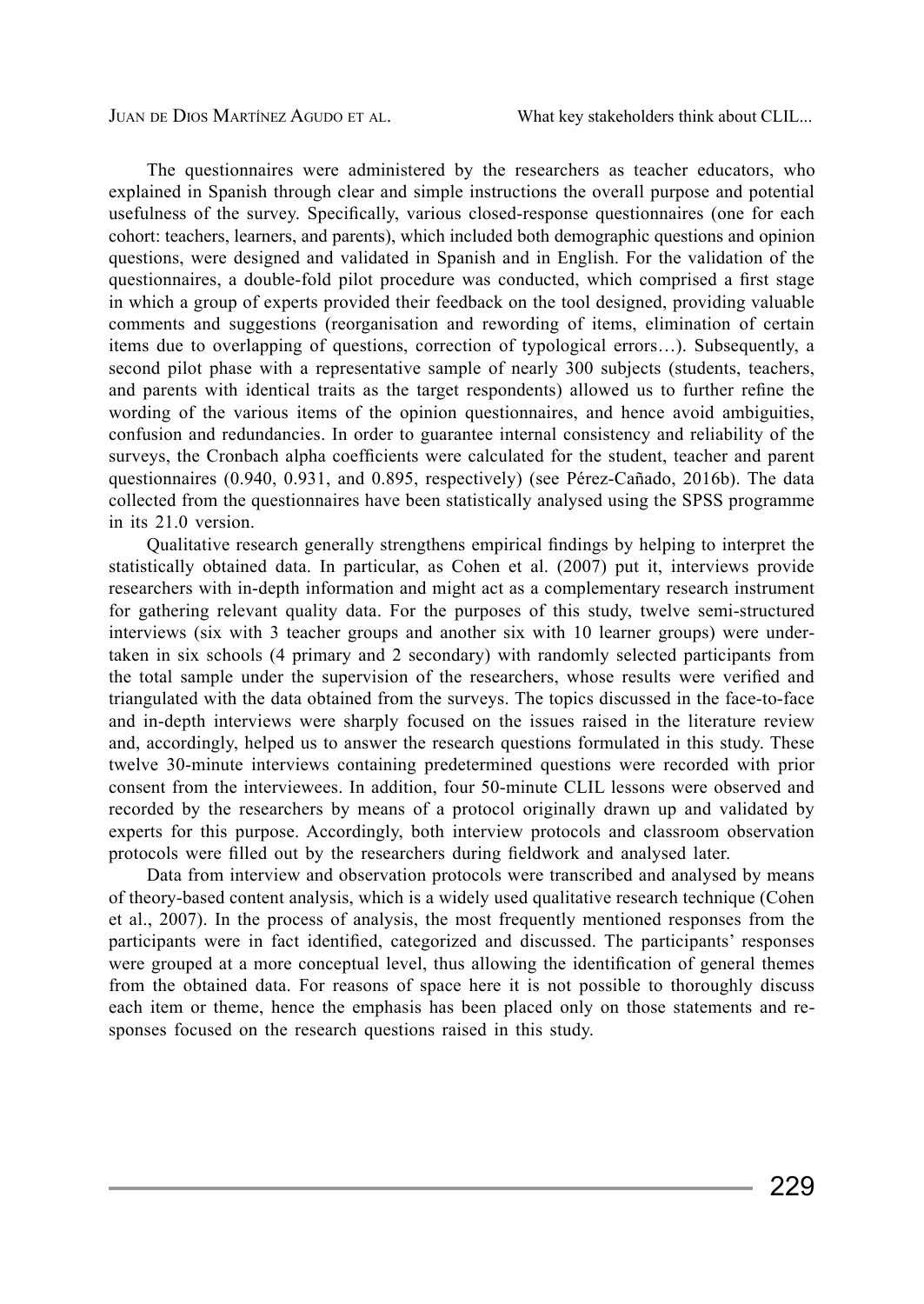## **3.3. Findings and discussion**

Data collected from the surveys, interview protocols, and CLIL classroom observation protocols are reported below. As can be seen, Table 2 displays the data obtained from participants' responses to the questionnaires. For analyses purpose, positive responses (strongly agree and agree) were combined, while negative responses (strongly disagree and disagree) were also grouped.

|          | Total             |                                                                                                                    | 100.00%                              |                                                        |        |                                           | 100.00% |         |                                     |                                               | 100.00% |            | 100.00%            |                                                                                                                        | 100.00% |         | 100.00% |          |       |       |  |       |  |                                                                                                              |        |                                                                     |        |                                                                                                                                                |        |                                                                                      |        |                                                                                               |        |                                                                                     |        |
|----------|-------------------|--------------------------------------------------------------------------------------------------------------------|--------------------------------------|--------------------------------------------------------|--------|-------------------------------------------|---------|---------|-------------------------------------|-----------------------------------------------|---------|------------|--------------------|------------------------------------------------------------------------------------------------------------------------|---------|---------|---------|----------|-------|-------|--|-------|--|--------------------------------------------------------------------------------------------------------------|--------|---------------------------------------------------------------------|--------|------------------------------------------------------------------------------------------------------------------------------------------------|--------|--------------------------------------------------------------------------------------|--------|-----------------------------------------------------------------------------------------------|--------|-------------------------------------------------------------------------------------|--------|
| Parents  | $\forall***$      | Statement. I have knowledge/am well informed of the core principles of Content and Language Integrated Learning in | 50.00%                               |                                                        |        |                                           | 92.86%  |         |                                     |                                               | 65.71%  |            | 58.57%             | Statement. Learner motivation towards English learning has increased as a result of their participation in a bilingual | 78.57%  |         | 85.1%   |          |       |       |  |       |  |                                                                                                              |        |                                                                     |        |                                                                                                                                                |        |                                                                                      |        |                                                                                               |        |                                                                                     |        |
|          | $\sum_{i=1}^{k}$  |                                                                                                                    | 4.29%                                |                                                        |        |                                           |         |         |                                     |                                               |         |            |                    |                                                                                                                        |         |         |         |          |       |       |  |       |  |                                                                                                              |        | $0.00\%$                                                            |        |                                                                                                                                                |        | 2.86%                                                                                |        | 17.14%                                                                                        |        | 2.86%                                                                               |        |
|          | $\Omega^*$        |                                                                                                                    | 45.71%                               |                                                        |        |                                           | 7.14%   |         |                                     |                                               | 31.43%  |            | 24.29%             |                                                                                                                        | 18.57%  |         | 12.86%  |          |       |       |  |       |  |                                                                                                              |        |                                                                     |        |                                                                                                                                                |        |                                                                                      |        |                                                                                               |        |                                                                                     |        |
|          | Total             |                                                                                                                    |                                      |                                                        |        |                                           | 100.00% |         | 100.00%                             |                                               | 100.00% |            | 100.00%            |                                                                                                                        | 100.00% |         | 100.00% |          |       |       |  |       |  |                                                                                                              |        |                                                                     |        |                                                                                                                                                |        |                                                                                      |        |                                                                                               |        |                                                                                     |        |
|          | $v***$            | bilingual education settings.                                                                                      |                                      |                                                        |        |                                           |         |         |                                     |                                               |         |            |                    |                                                                                                                        |         |         |         |          |       |       |  |       |  | Statement. Learners' English has improved as a consequence of their participation in the bilingual programme | 89.41% | Statement. More use of English is needed in the bilingual classroom | 55.88% | Statement. Learners' knowledge of the subject contents taught in English has improved<br>due to their participation in the bilingual programme | 80.59% | Statement. When assessing, mastery of content is emphasised over language competence | 58.82% | programme (learner and parent) / My students are interested in the bilingual class (teachers) | 85.88% | Statement. Being part of a bilingual section compensates for the resulting workload | 88.82% |
| Learners | $\forall N**$     |                                                                                                                    |                                      | Statement. Content teachers need further CLIL training |        |                                           |         |         |                                     |                                               |         |            |                    | $0.00\%$                                                                                                               |         | 0.59%   |         | $0.59\%$ |       | 4.12% |  | 1.18% |  | 1.76%                                                                                                        |        |                                                                     |        |                                                                                                                                                |        |                                                                                      |        |                                                                                               |        |                                                                                     |        |
|          | Ű*                |                                                                                                                    | 100.00%<br>71.43%                    |                                                        |        |                                           |         |         | 10.59%                              |                                               | 43.53%  |            | 18.82%             |                                                                                                                        | 37.06%  |         | 12.94%  |          | 9.41% |       |  |       |  |                                                                                                              |        |                                                                     |        |                                                                                                                                                |        |                                                                                      |        |                                                                                               |        |                                                                                     |        |
|          | Total             |                                                                                                                    |                                      |                                                        |        | 71.43% 100.00%                            |         | 100.00% |                                     | 100.00%                                       |         | 100.00%    |                    | 52.38% 100.00%                                                                                                         |         | 100.00% |         | 100.00%  |       |       |  |       |  |                                                                                                              |        |                                                                     |        |                                                                                                                                                |        |                                                                                      |        |                                                                                               |        |                                                                                     |        |
|          | $\mathbf{v}_{**}$ |                                                                                                                    |                                      |                                                        |        | 95.24%                                    |         | 47.62%  |                                     | 76.19%                                        |         |            |                    | 95.24%                                                                                                                 |         | 76.19%  |         |          |       |       |  |       |  |                                                                                                              |        |                                                                     |        |                                                                                                                                                |        |                                                                                      |        |                                                                                               |        |                                                                                     |        |
| Teachers | $N_{N**}$         |                                                                                                                    | 4.76%                                |                                                        | 4.76%  |                                           | 0.00%   |         | 4.76%                               |                                               | 9.52%   |            | 14.29%             |                                                                                                                        | 0.00%   |         | 4.76%   |          |       |       |  |       |  |                                                                                                              |        |                                                                     |        |                                                                                                                                                |        |                                                                                      |        |                                                                                               |        |                                                                                     |        |
|          | Ű*                |                                                                                                                    | 23.81%                               |                                                        | 23.81% |                                           | 4.76%   |         | 47.62%                              |                                               | 14.29%  |            | 33.33%             |                                                                                                                        | 4.76%   |         | 19.05%  |          |       |       |  |       |  |                                                                                                              |        |                                                                     |        |                                                                                                                                                |        |                                                                                      |        |                                                                                               |        |                                                                                     |        |
| Aspects  |                   | Knowled-<br>ge about<br>training<br>EЦ<br>日                                                                        |                                      | L2 exposu-<br>L2 compe-<br>re and use<br>tence         |        | Content<br>compe-<br>tence                |         | Content | assessment<br>over lan-<br>guage in | motivation<br>Students'<br>towards<br>English |         | The effort | thwhile<br>IS WOI- |                                                                                                                        |         |         |         |          |       |       |  |       |  |                                                                                                              |        |                                                                     |        |                                                                                                                                                |        |                                                                                      |        |                                                                                               |        |                                                                                     |        |
|          | Areas             |                                                                                                                    | and preparation<br>Area 1. Knowledge |                                                        |        | <b>Area</b> 2. Competences and assessment |         |         |                                     | and evaluation<br>Area 3. Motivation          |         |            |                    |                                                                                                                        |         |         |         |          |       |       |  |       |  |                                                                                                              |        |                                                                     |        |                                                                                                                                                |        |                                                                                      |        |                                                                                               |        |                                                                                     |        |

*Table 2. Results from the questionnaires.*

'D=Disagreement (strongly disagree and disagree) \*D=Disagreement (strongly disagree and disagree) \*\*NA=No answer \*\*NA=No answer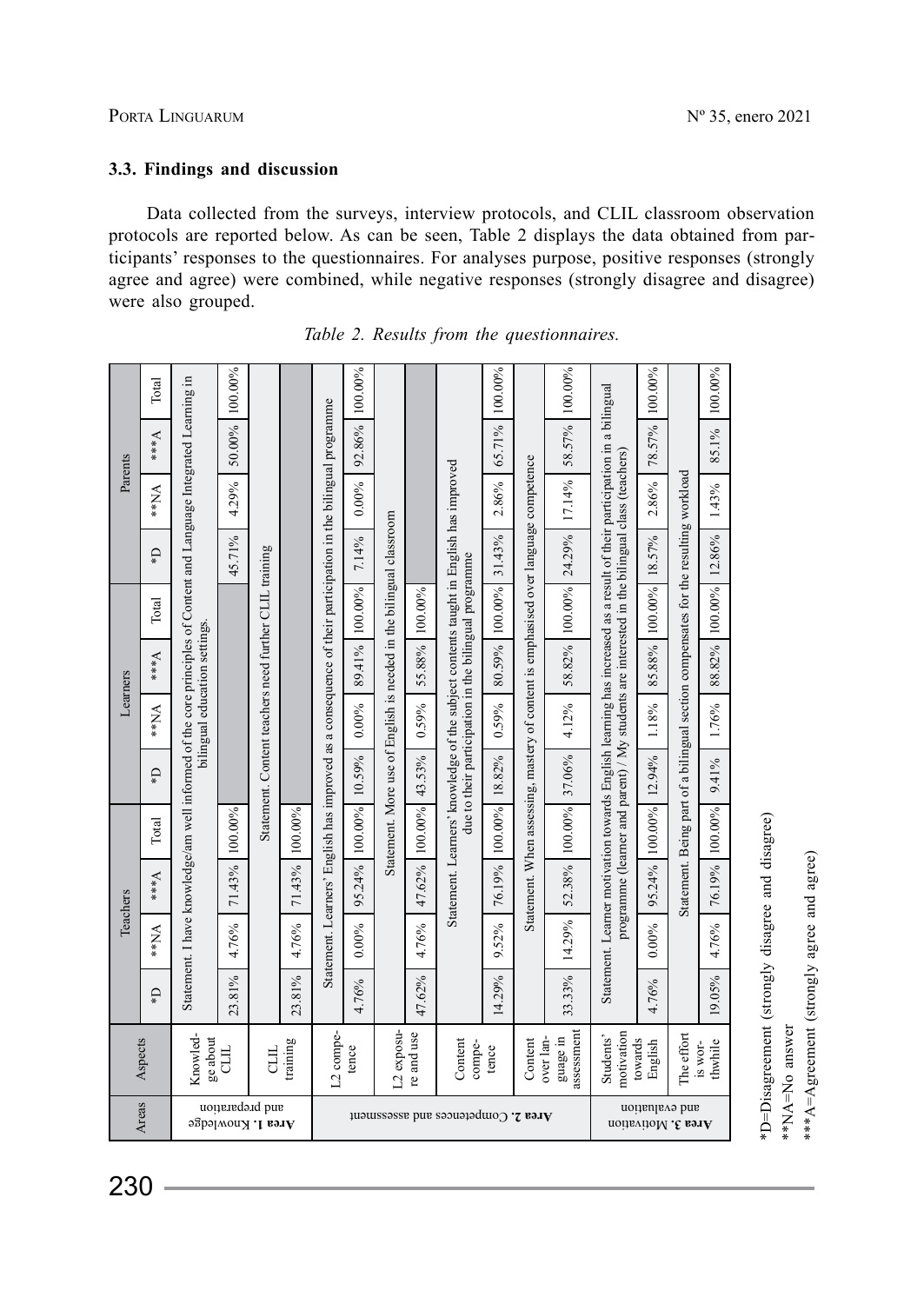Juan de Dios Martínez Agudo et al. What key stakeholders think about CLIL...

With respect to RQ1 (*Do teachers and parents involved in bilingual programmes think that they know what the CLIL approach entails?),* as displayed in Table 2, it is noteworthy that while almost three-quarters of the participating CLIL teachers acknowledged that they had an extensive knowledge about the core principles of CLIL pedagogy, a similar percentage of respondents also recognised that further CLIL training was needed. Conversely, nearly half of parents were uncertain about what CLIL pedagogy actually involves. It is a fact that many parents hold unrealistic beliefs and overestimated expectations about CLIL education (Hüttner et al., 2013; Pladevall-Ballester, 2015), which are likely fuelled by an EU-backed pro-CLIL propaganda campaign**.** While many parents believe that CLIL education promises an added value to their children in terms of employment (Hüttner et al., 2013), Pladevall-Ballester (2015) felt that parents unrealistically perceive CLIL as the only remedy or solution to their children's low level of English. Broca (2016) also moves in the same direction by claiming that secondary education CLIL learners' parental expectations and involvement are different from those of non-CLIL counterparts. The truth is that parents are not necessarily required to have detailed knowledge of the intricacies of bilingual programmes. All this is in line with what Cenoz et al. (2014, pp.243-244) pointed out, that "the core characteristics of CLIL are understood in different ways (…) definitions of CLIL and the varied interpretations of this approach within Europe indicate that it is understood in different ways by its advocates".

Qualitative data were also gathered from teacher interview protocols and classroom observation protocols. Surprisingly, one shared observation reported by many CLIL teachers in interviews was that they were not at all sure whether CLIL programmes were rightly or wrongly being implemented these days. Additionally, most respondents agreed that the CLIL pedagogy training they received is adequate, but not sufficient, as it could always be improved. In particular, several CLIL teachers stressed the need for more practice-oriented training, above all in terms of *how to engage learners* with CLIL lessons given their lack of motivation and participation.

Regarding RQ2 (*Do all stakeholders think that CLIL enhances L2 competence?),* it should be noted that all the stakeholders involved in CLIL programmes expressed their full agreement with the assumption that bilingual education greatly helps improve the target language competence, which is in line with most expectations and with what has been extensively reported in the literature to date (Coyle et al., 2010; Dalton-Puffer, 2008; Marsh, 2000; Mehisto et al., 2008; Pladevall-Ballester, 2015). In particular, Pladevall-Ballester (2015) reported that primary school CLIL students, except for low achievers, expressed overall satisfaction with CLIL programmes in terms of use of English and understanding ability. Put simply, CLIL's positive effects on L2 competence are widely-acknowledged by key stakeholders, as displayed in Table 2.

On whether CLIL leads to increased L2 exposure and use (RQ3), contrary to expectations, opposing views were found in this regard both among teachers and among learners. Surprisingly, around half of the respondents in each group believed that there is no need to increase L2 use, which would lead us to think that L1 use is accepted and allowed in CLIL settings, perhaps viewed as a helpful resource to facilitate the understanding and learning processes. This finding runs counter to the view by Pladevall-Ballester and Vallbona (2016) who suggested that more promising CLIL learning outcomes (specifically, EFL receptive skills) might only be observable in the long run with more intensive exposure to the target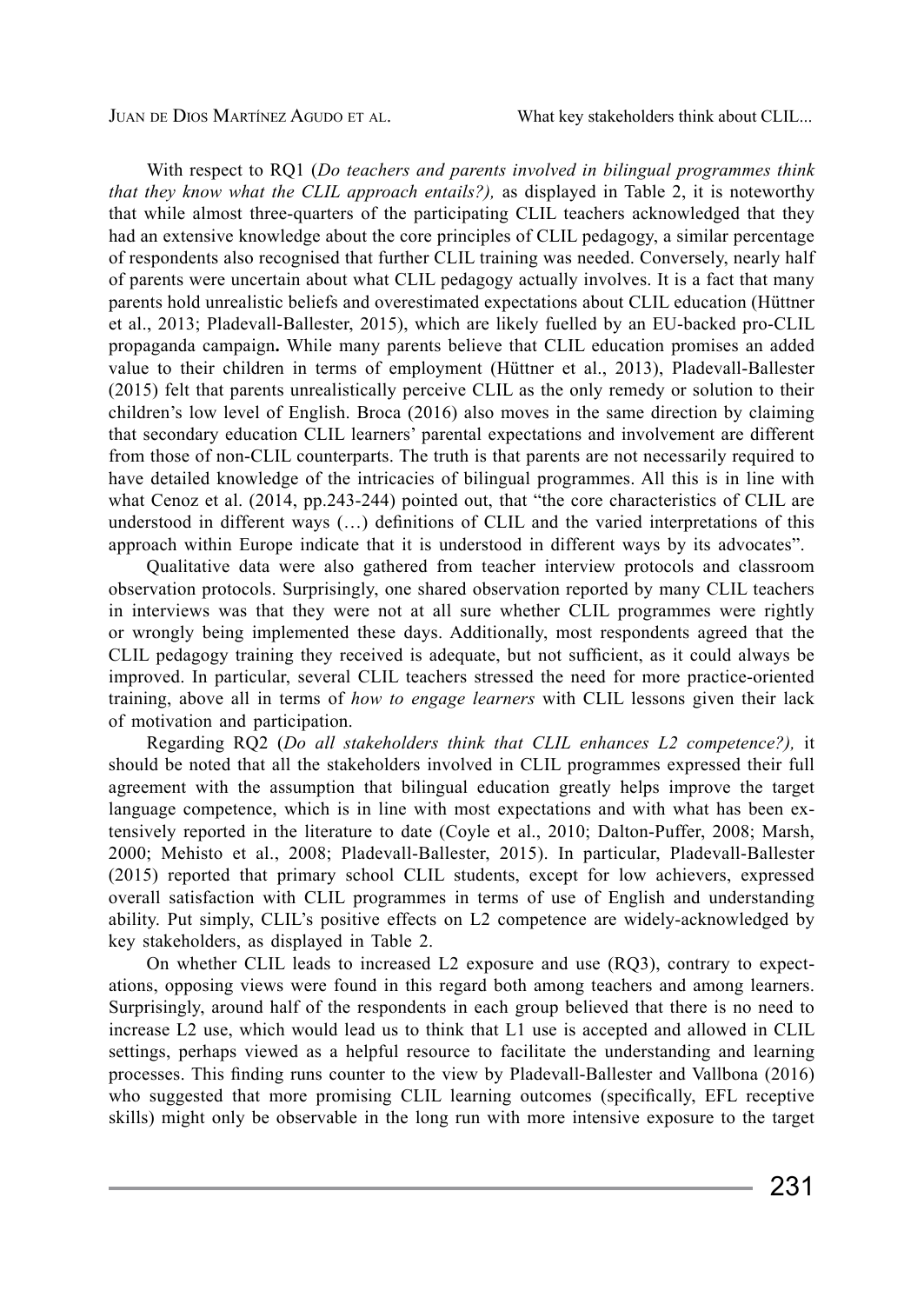language. As for what percentage of class time is taught in English, as shown in Figures 1 and 2, nearly half of the participating CLIL teachers recognised a more extensive use of the target language  $($  > 50% of class time) in comparison with CLIL learners. In relation to this, several CLIL teachers made it clear that the use of English mainly varies according to the content subject being taught in terms of complexity of technical vocabulary (for example, chemistry and biology, when compared to physical education and history).

In the background section of the questionnaire, both teachers and learners were asked about the amount of exposure to English learners are usually exposed to in the bilingual class, thus recognising differences of view in this regard, as can be seen in Figures 1 and 2.



Teacher and learner interviews and CLIL lesson observation also provided enlightening data for both RQ2 and RQ3. It is widely recognised by CLIL teachers that learners' L2 competence had substantially improved as a result of their engagement and participation in bilingual education programmes. Concerning the common practice of codeswitching, the teacher respondents made clear that L2 use mainly depends on the class in terms of student participation but also acknowledged that L1 is sometimes overused for convenience in the classroom context. Similarly, CLIL learners felt that their language competence had improved (Pladevall-Ballester, 2015) and were satisfied with their teachers' language proficiency, though they also pointed out that it takes some time and effort to assimilate the theoretical contents of the subjects being taught through a target language, especially vocabulary, which might account for the fact that some learners are not so participative in CLIL classes.

Bearing in mind that CLIL is assumed to stimulate cognitive flexibility (Coyle et al., 2010), RQ4 addresses whether content knowledge is improved by CLIL instruction in the view of all stakeholders. On the effects of CLIL education on content subject learning, conflicting evidence has been recently reported by CLIL research, with empirical data not only in favour (Martínez, 2020; Ouazizi, 2016; Surmont et al. 2016) but also against bilingual programmes (Dallinger et al., 2016; Fernández-Sanjurjo et al., 2017; Piesche et al., 2016). As mentioned above, the expected results in content learning may be negatively affected by CLIL programmes (Fernández-Sanjurjo et al., 2017). Such suspicion is surprisingly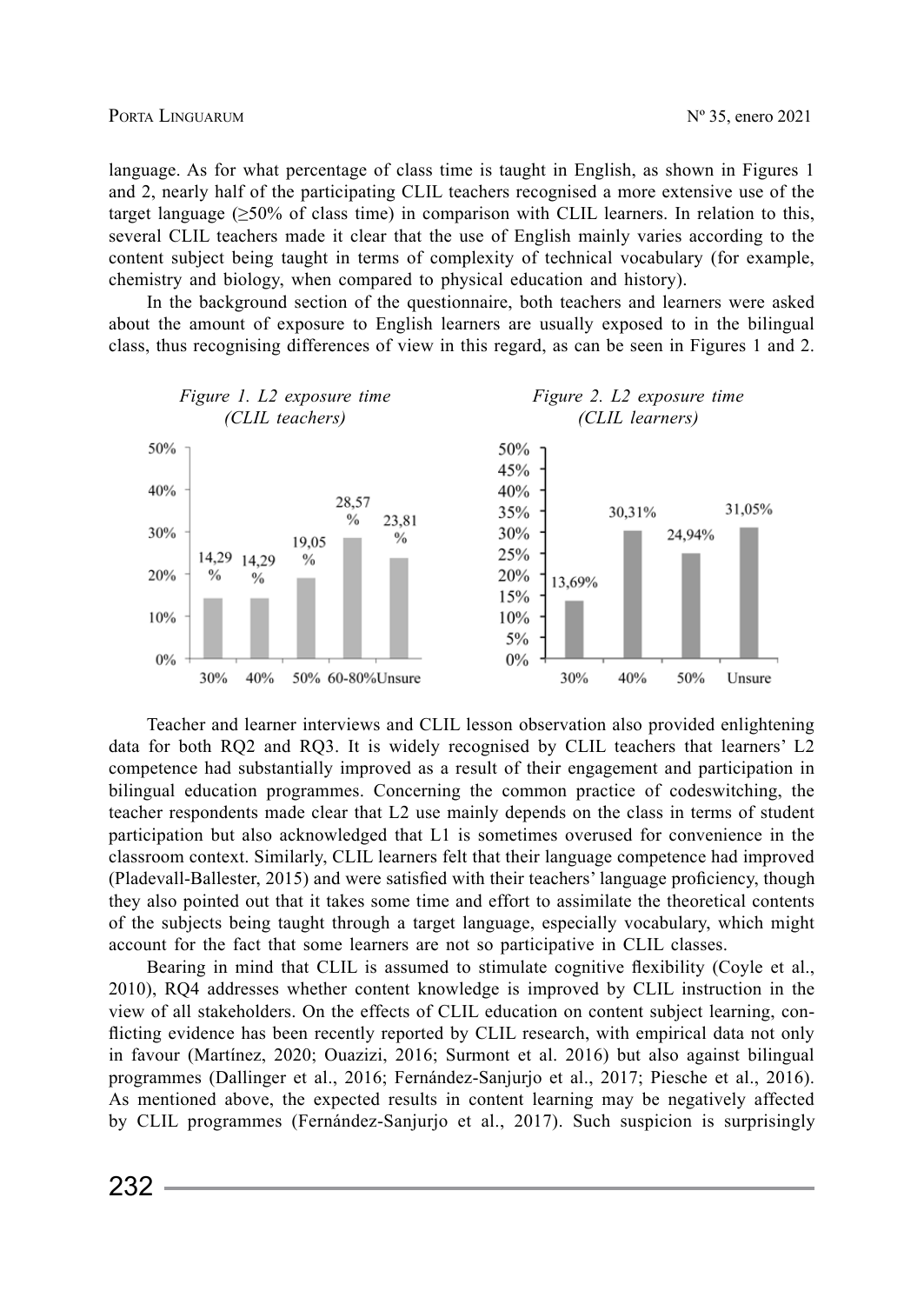evidenced in about one-third of the participating parents (and a lower percentage of CLIL teachers) who expressed their disagreement with the purported benefits of CLIL in terms of content competence, which is fully congruent with the position of Dalton-Puffer (2011). In the same vein, Pladevall-Ballester (2015) pointed out that parents also fear that bilingual programmes might be an obstacle or threat to their children's L1 and content knowledge. This reservation is mainly backed up by the assumption that CLIL learners find it difficult to learn academic contents through a target language (Broca, 2016) due, among other reasons, to the high linguistic demands of the content areas and, above all, to the greater cognitive effort required to be able to process or assimilate the theoretical contents of the subject matter (Coyle et al., 2010). This greater effort makes learners progress more slowly, hence the need to receive more input and additional support to advance in their learning process (Dallinger et al., 2016).

Contrary to such emerging distrust, one shared response by most teachers in interviews was that content knowledge is not negatively affected by CLIL instruction, with content competence being within the normal values when compared to that of non-CLIL learners. However, what is widely recognised by many learners is the additional effort and difficulty in learning the theoretical contents of the subjects being taught through a target language.

Concerning the weight of content in CLIL programmes, and more precisely, whether content competence is emphasised over language competence in CLIL assessment according to all stakeholders (RQ5), over half of all respondents fully agreed that content knowledge is emphasised over language competence not only when conducting CLIL lessons but also when assessing CLIL learning outcomes. This is a logical consequence of the fact that CLIL is mainly content-driven in practice as pointed out by Coyle et al. (2010) and Bruton (2015). Additionally, this is backed up by Otto and Estrada (2019) who reported that content knowledge is always prioritised over language competence in CLIL assessment for teachers, leaving language competence behind. Accordingly, such a view is congruent with the position of Cenoz et al. (2014, p.244) who reported, "research conducted in actual CLIL classrooms shows that it is difficult to achieve a strict balance of language and content", thus challenging the esteemed integration of CLIL.

From the responses gathered in interviews with CLIL teachers and learners, it can be concluded that content competence (70/80%) is generally emphasised over language competence (30/20%) in CLIL assessment. While written communication skills (reading and writing) are preferably assessed in content subjects, oral skills (listening and speaking) receive special emphasis in the language subject in CLIL programmes. A mixture of summative and continuous assessment is mainly conducted in content subjects, giving emphasis first to content aspects and then to language aspects (in particular, reading and writing), whilst continuous assessment is mainly promoted in language subjects but also self-assessment is treated. Daily assigned tasks, project-work, attitude and behaviour, and student participation are also assessed in CLIL settings.

As regards the last research question (RQ6: *Do teachers and learners feel motivated and satisfied with the CLIL experience?*), there is a wide consensus among all the stakeholders that CLIL education fosters student and teacher motivation and, above all, that their involvement and participation in bilingual programmes compensate for all efforts made. Notwithstanding, some evidence of frustration on the part of some teachers was also found in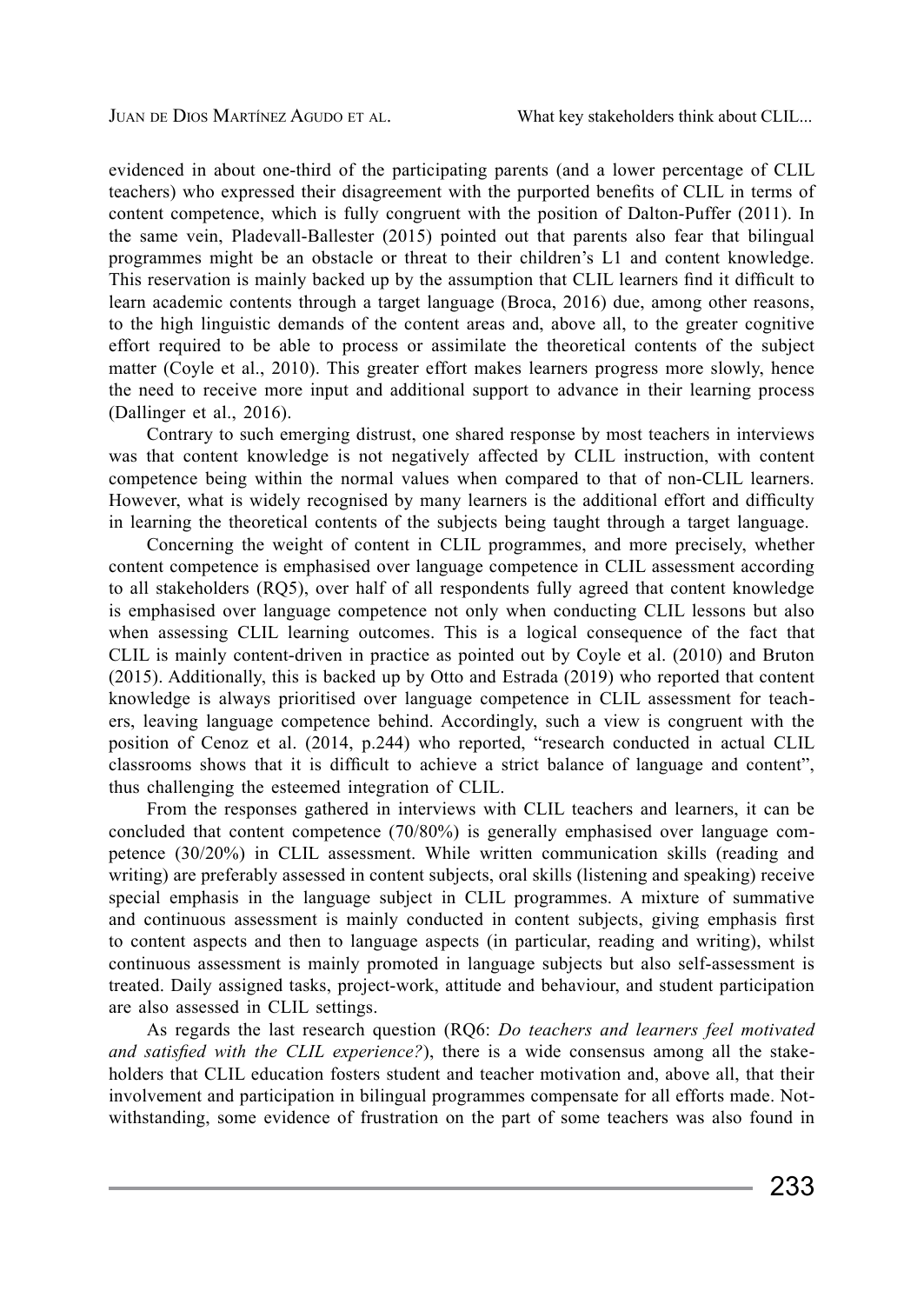view of the lack of student engagement in CLIL lessons. Such frustration is also echoed by Pladevall-Ballester (2015) who pointed out that CLIL teachers' main concerns included their students' low level of English, lack of materials, and lack of institutional and peer support.

Additional qualitative data were also collected from interview and observation protocols. In fact, one widely shared remark by both teachers and learners was that the CLIL experience was positive and productive, as evidenced in several illustrating comments 'despite the great deal of work and the tremendous effort undertaken, it has been a worthwhile experience' and 'apart from personal dedication and additional preparation of the CLIL lessons, we feel glad and satisfied with the work done', highlighting their satisfaction with and motivation for CLIL education. However, despite the additional effort, it was also clarified that such experiences could be improved still further in the view of teachers.

## **4. Conclusiones**

This mixed-method study aims to critically explore what the main stakeholders believe about the characterisation and implementation practices of current CLIL programmes, and accordingly, whether they feel satisfied and motivated with the CLIL experience. The teacher, learner and parent voices we draw on in this paper revealed both commonalities and differences of perspective. This is congruent with most expectations and with what has been reported in the CLIL literature concerning the frequently invoked argument of the current diversity of CLIL realities, experiences and practices, as we are reminded by Cenoz et al. (2014) and Dalton-Puffer (2019). For example, while all stakeholders fully agreed with the alleged potential benefits of CLIL education in terms of enhanced language competence, surprisingly not all think the same about the need for more L2 exposure and use in bilingual classes and whether content knowledge is improved by CLIL instruction. Overall, CLIL education is positively evaluated by all stakeholders, provided that these educational programmes are well articulated and effectively implemented in practice, although there is always room for further quality improvement and teacher training, according to teachers.

Not unexpectedly, this study presents several limitations and blind spots, namely the sample size, and the specificity of CLIL programme formats and practices under scrutiny, among others. Needless to say, more qualitative CLIL research is needed to deepen the understanding of the reality of CLIL programmes from the perspective of key stakeholders. In particular, further attention should be placed on conditions of exposure and quality of input, rather than simply the amount of exposure.

Bearing in mind the seemingly contradictory evidence recently reported by the research agenda which challenges, to a certain extent, the very theoretical underpinnings of the CLIL approach, research must move forward towards a more critical positioning that thoroughly discusses not only the potential of CLIL but also its possible limitations and shortcomings. Certainly, many questions still remain unresolved in the research agenda as CLIL is still a highly promising research area with many exciting avenues to explore in the near future, as Pérez-Cañado (2016a) reminds us.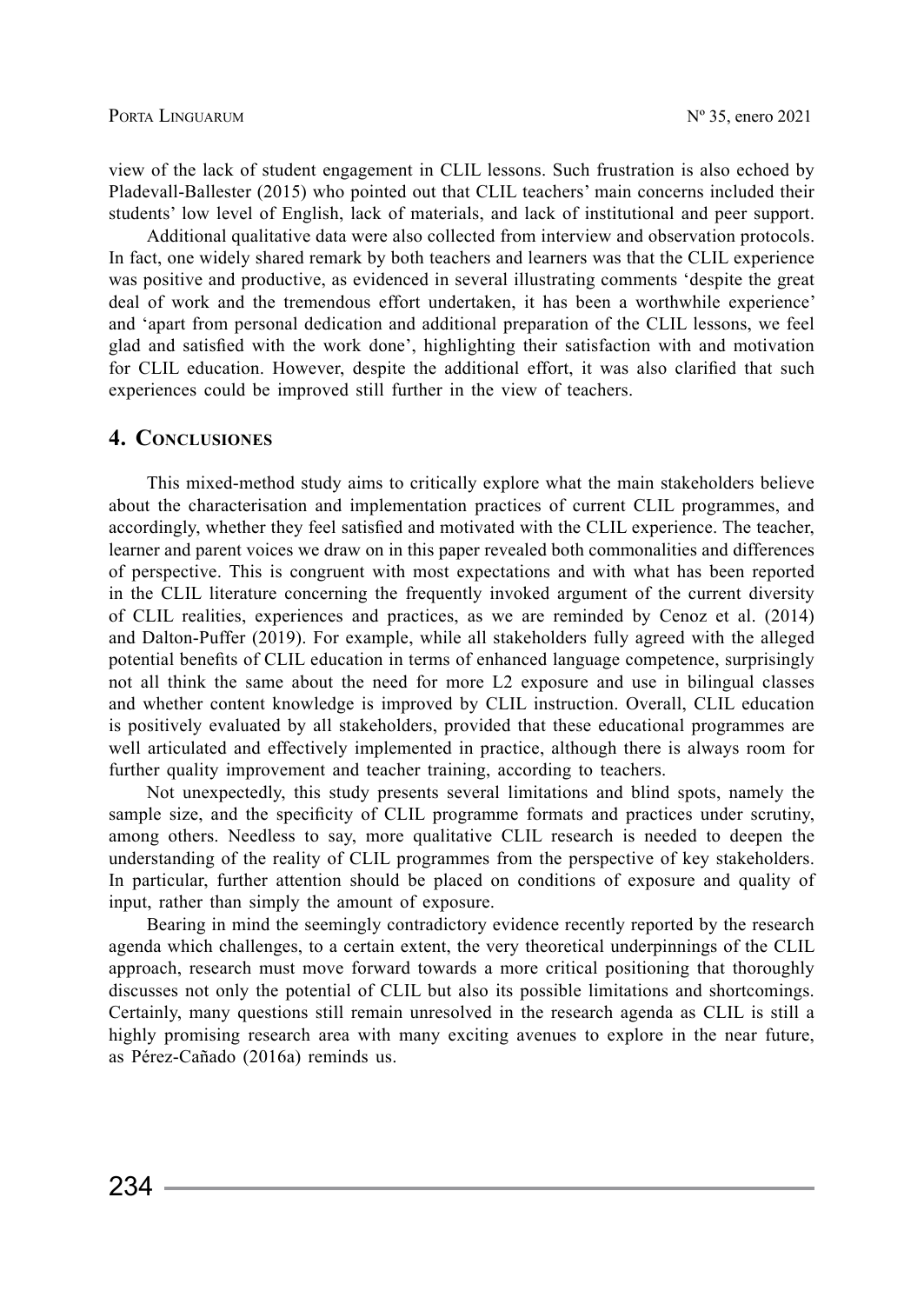# **5. References**

- Broca, A. (2016). CLIL and non-CLIL: Differences from the outset. *ELT Journal*, *70*(3), 320-331. https://doi.org/10.1093/elt/ccw011
- Bruton, A. (2013). CLIL: some of the reasons why …. and why not. *System*, *41*(3), 587-597. https://doi.org/10.1016/j.system.2013.07.0
- Bruton, A. (2015). CLIL: Detail matters in the whole picture. More than a reply to J. Hüttner and U. Smit (2014). *System*, *53*, 119-128. https://doi.org/10.1016/j.system.2015.07.005
- Cenoz, J., Genesee, F., & Gorter, D. (2014). Critical analysis of CLIL: Taking stock and looking forward. *Applied Linguistics*, *35*(3), 243-262. https://doi.org/10.1093/applin/ amt011
- Cohen, L., Manion, L., & Morrison, K. (2007). *Research methods in Education* (6th ed.). Routledge.
- Coyle, D. (2008). CLIL-A pedagogical approach from the European perspective. In N. Van Dusen-Scholl, & N. H. Hornberger (Eds.) *Encyclopedia of Language and Education* (pp. 97-111). Springer.
- Coyle, D., Hood, P., & Marsh, D. (2010). *CLIL: Content and Language Integrated Learning.* Cambridge University Press.
- Dallinger, S., Jonkmann, K., Hollm, J., & Fieg, Ch. (2016). The effects of content and anguage integrated learning on students' English and history competences –Killing two birds with one stone? *Learning and Instruction*, *41*, 23–31.
- Dalton-Puffer, C. (2008). Outcomes and processes in content and language integrated learning (CLIL): current research from Europe. In W. Delanoy, & L. Volkmann (Eds.) *Future Perspectives for English Language Teaching* (pp. 139–157). Universitätsverlag Winter.
- Dalton-Puffer, C. (2011). Content-and-language integrated learning: from practice to principles? *Annual Review of Applied Linguistics*, *31*, 182-204.
- Dalton-Puffer, C. (2019). CLIL in practice: what does the research tell us? Goethe-Institut. Available online: https://www.goethe.de/en/spr/unt/kum/clg/20984546.html
- Doiz, A., Lasagabaster, D., & Sierra, J. M. (2014). CLIL and motivation: The effect of individual and contextual variables. *The Language Learning Journal, 42*(2), 209-224. https://doi.or g/10.1080/09571736.2014.889508
- Fernández-Sanjurjo, J., Fernández-Costales, A., & Arias-Blanco, J. M. (2017). Analysing students' content-learning in Science in CLIL vs. non-CLIL programmes: Empirical evidence from Spain. *International Journal of Bilingual Education and Bilingualism, 20*, 1-14. https:// doi.org/10.1080/13670050.2017.1294142.
- Harrop, E. (2012). Content and Language Integrated Learning (CLIL): Limitations and possibilities. *Encuentro*, *21*, 57-70.
- Heras, A., & Lasagabaster, D. (2015). The impact of CLIL on affective factors and vocabulary learning. *Language Teaching Research, 19*(1), 70–88.
- Hüttner, J., Dalton-Puffer, Ch., & Smit, U. (2013). The power of beliefs: lay theories and their influence on the implementation of CLIL programmes. *International Journal of Bilingual Education and Bilingualism*, *16*(3), 267-284. https://doi.org/10. 1080/13670050.2013.777385
- Lasagabaster, D. (2013). The use of the L1 in CLIL classes: The teachers' perspective. *Latin American Journal of Content and Language Integrated Learning*, *6*(2), 1-21. https://doi. org/10.5294/laclil.2013.6.2.1
- Lasagabaster, D., & Doiz, A. (2017). A longitudinal study on the impact of CLIL on affective factors. *Applied Linguistics*, *38*(5), 688-712.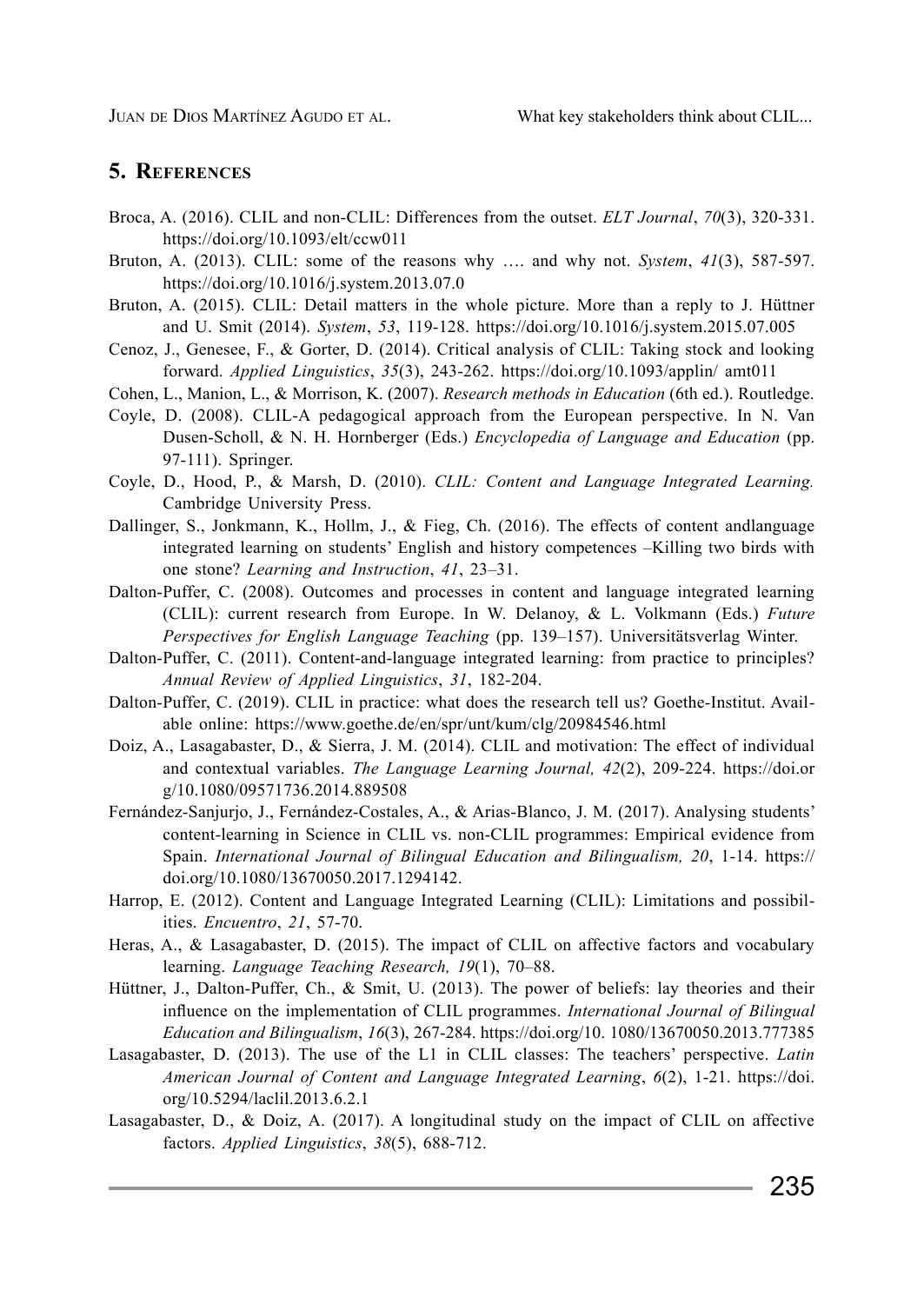- Lo, Y. Y. (2015). How much L1 is too much? Teachers' language use in response to students' abilities and classroom interaction in content and language integrated learning. *International Journal of Bilingual Education and Bilingualism*, *18*(3), 270-288.
- Macaro, E. (2009). Teacher use of codeswitching in the second language classroom: Exploring 'optimal' use. In M. Turnbull, & J. Dailey-O'Cain (Eds.) *First language use in second and foreign language learning* (pp. 35-49). Multilingual Matters.
- Maljers, A., Marsh, D., & Wolff, D. (Eds.) (2007). *Windows on CLIL. Content and Language Integrated Learning in the spotlight*. European Platform for Dutch Education.
- Marsh, D. (2000). *Using languages to learn and learning to use languages.* University of Jyväskylä.
- Marsh, D. (2002). *Content and Language Integrated Learning: The European dimension-actions, trends and foresight potential*. DG Education & Culture, European Commission.
- Martínez, J. d. D. (2020). To what extent does parental educational background affect CLIL learners' content subject learning? Evidence from research in Spain. *International Journal of Bilingual Education and Bilingualism, 23.* https://doi.org/10.1080/13670050.2020.1715916
- Massler, U. (2012). Primary CLIL and its stakeholders: What children, parents and teachers think of the potential merits and pitfalls of CLIL modules in primary teaching. *International CLIL Research Journal, 1*(4), 36-46.
- Mehisto, P., Marsh, D., & Frigols, Mª J. (2008). *Uncovering CLIL: Content and Language Integrated Learning in bilingual and multilingual education*. Macmillan.
- Méndez, M. C., & Pavón, V. (2012). Investigating the coexistence of the mother tongue and the foreign language through teacher collaboration in CLIL contexts: perceptions and practice of the teachers involved in the plurilingual programme in Andalusia. *International Journal of Bilingual Education and Bilingualism*, *15*, 573-592.
- Möller, V. (2018). Promoting bilingualism at the primary and secondary level: The role of intelligence, motivation and anxiety. *International Journal of Bilingual Education and Bilingualism*. https://doi.org/10.1080/13670050.2018.1559795
- Nikula, T., Dalton-Puffer, Ch., Llinares, A., & Lorenzo, F. (2016). More than content and language: the complexity of integration in CLIL and multilingual education*.* In T. Nikkula, E. Dafouz, P. Moore, & U. Smit (Eds.) *Conceptualising integration in CLIL and multilingual education* (pp. 1-25). Multilingual Matters.
- Otto, A., & Estrada, J. L. (2019). Towards an understanding of CLIL in a European context: Main assessment tools and the role of language in content subjects. *CLIL Journal of Innovation and Research in Plurilingual and Pluricultural Education, 2*(1), 31-42. https:// doi.org/10.5565/rev/clil.11
- Otwinowska, A., & Foryś, M. (2017). They learn the CLIL way, but do they like it? Affectivity and cognition in upper-primary CLIL classes. *International Journal of Bilingual Education and Bilingualism, 20*, 457–480. https://doi.org/10.1080/ 13670050.2015.1051944
- Ouazizi, K. (2016). The effects of CLIL education on the subject matter (mathematics) and the target language (English). *Latin American Journal of Content & Language Integrated Learning, 9*(1), 110–137.
- Paran, A. (2013). Content and Language Integrated Learning: Panacea or policy borrowing myth? *Applied Linguistics Review, 4*(2), 317-342. https://doi.org/10.1515/applirev-2013-0014
- Pérez-Cañado, Mª L. (2016a). From the CLIL craze to the CLIL conundrum: Addressing the current CLIL controversy. *Bellaterra Journal of Teaching & Learning Language & Literature, 9*(1), 9-31. https://doi.org/10.5565/rev/jtl3.667

 $236 -$